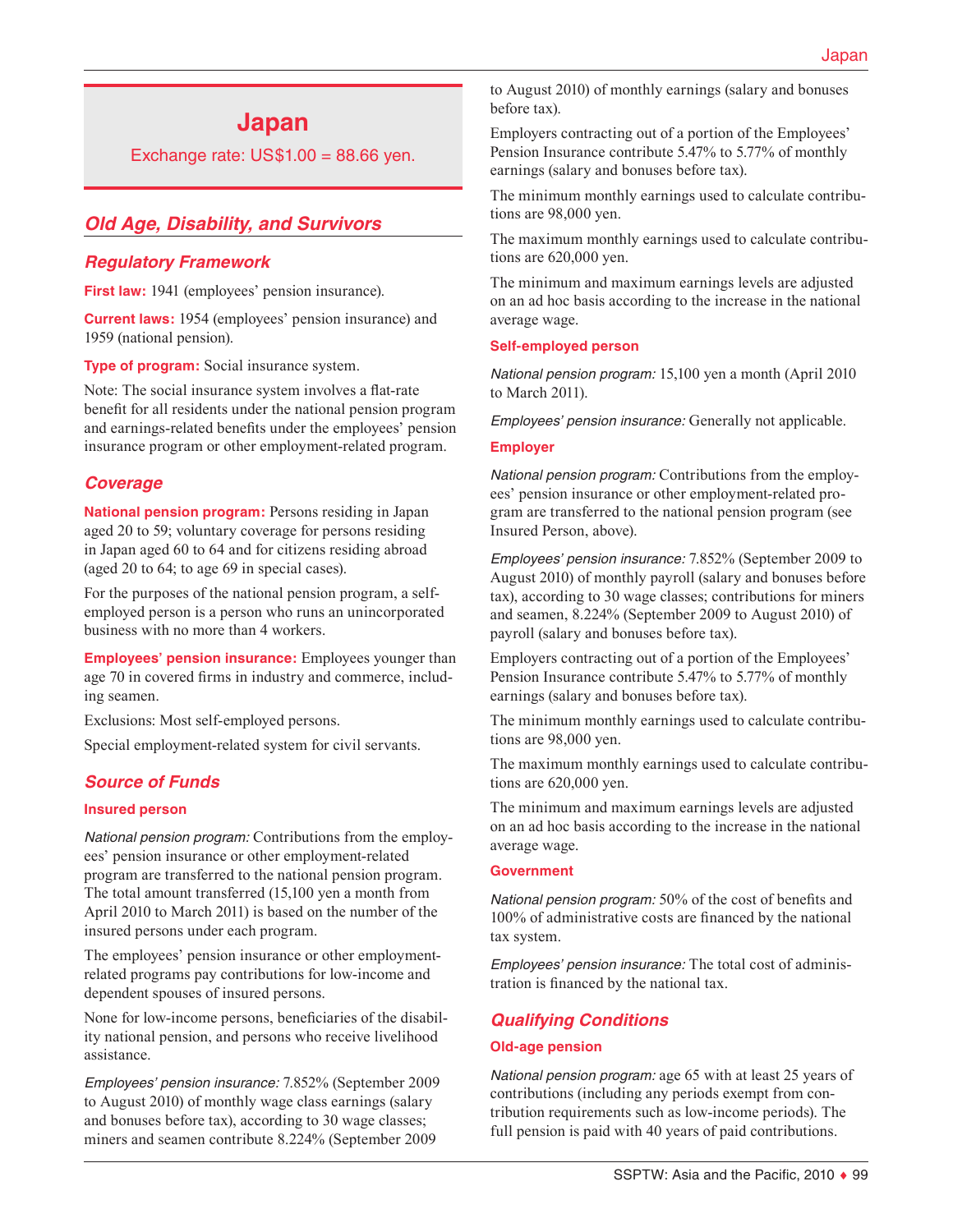The coverage period includes years of coverage under the employees' pension insurance and other employmentrelated programs as an insured's dependent spouse (including common-law spouse). There is no requirement to cease employment and the pension is not earnings-tested.

Early pension: An early pension is paid from age 60 to 64 with at least 25 years of contributions.

Deferred pension: The pension may be deferred until age 70. The insured must satisfy the qualifying conditions for the old-age national pension and cannot claim the pension sooner than one year after fulfilling the conditions.

If the insured receives a supplement for a spouse under the employees' pension insurance scheme, when the spouse reaches age 65 and starts to receive the old-age national pension, he or she will receive an additional benefit.

*Employees' pension insurance:* age 60 (age 59 for seamen and miners) with at least 25 years of coverage (including any periods exempt from contribution requirements). There is no requirement to cease employment. The pension is reduced if the pension and salary combined exceed a certain limit. The reduction is greater for those aged 60 to 64 than for those aged 65 to 69.

The retirement age for the employee's pension insurance is rising gradually to age 65 by 2025 (men) and 2030 (women).

Dependent's supplement: Paid for a dependent spouse younger than age 65. When the spouse reaches age 65, and receives a pension in his or her own right under the national pension program, the supplement ceases. Paid for children up to the end of the fiscal year in which they reach age 18 (up to the month they reach age 20 if disabled).

### **Disability pension**

*National pension program:* Must be assessed with a total disability requiring constant attendance (Group I) or a degree of disability that severely restricts the person's ability to live independently (Group II). Must have been insured at the first medical exam and have paid contributions during 66.7% of the period from age 20 to two months before the month of the first medical exam (including any periods exempt from contribution requirements). Alternatively, must have paid continuous contributions for one year from age 20 to two months before the month of the first medical exam (until March 2016).

Dependent's supplement: Paid for children up to the end of the fiscal year in which they reach age 18 (up to the month they reach age 20 if disabled).

*Employees' pension insurance:* Must be assessed with a total disability requiring constant attendance (Group I), a degree of disability that severely restricts the person's ability to live independently (Group II), or a degree of disability that severely restricts the person's ability to work (Group III). Must have been insured at the first medical exam and have paid contributions during 66.7% of the period from age 20 to two months before the month of the first medical

exam (including any periods exempt from contribution requirements).

Dependent's supplement: Paid to persons with a Group I or II disability for a dependent spouse younger than age 65. When the spouse reaches age 65 and receives a pension in his or her own right under the national pension program, the supplement ceases.

*Disability grant (employees' pension insurance):* Paid for a degree of disability assessed as less severe than Group III. Must have paid contributions during 66.7% of the period from age 20 to two months before the month of the first medical exam (including any periods exempt from contribution requirements).

### **Survivor pension**

*National pension program:* The deceased must have satisfied one of the following conditions: was an old-age pensioner; was an insured person or a resident of Japan aged 60 to 64 with paid contributions during 66.7% of the period from age 20 to two months before the month of the death (including any periods exempt from contribution requirements); or, if younger than age 65, must have paid continuous contributions for one year before the two-month period before the month of the death.

Eligible survivors include the widow living with and caring for the deceased's children up to the end of the fiscal year in which the child reaches age 18 (age 19 if disabled), and the deceased's children up to the end of the fiscal year in which the child reaches age 18 (age 19 if disabled).

Dependent's supplement: Paid for children up to the end of the fiscal year in which they reach age 18 (up to the month they reach age 20 if disabled).

*Childless widow's pension (national pension program):* Paid to a childless, dependent widow aged 60 to 64 who was married to the deceased for at least 10 years provided the deceased was not an old-age pensioner at the time of death and had at least 25 years of contributions (including any periods exempt from contribution requirements).

*Death grant (national pension program):* The deceased was not an old-age or disability pensioner at the time of death and had at least 3 years of contributions (including any periods exempt from contribution requirements).

*Employees' pension insurance:* The deceased must have satisfied one of the following conditions: received or was eligible to receive for an old-age or disability (Group I or II) pension; or was insured with paid contributions during 66.7% of the period from age 20 to two months before the month of the death (including any periods exempt from contribution requirements).

Eligible survivors include a widow, a widower aged 55 or older at the time of the insured's death (benefits are paid from age 60), children or grandchildren up to the end of the fiscal year in which the child reaches age 18 (age 19 if disabled), and parents or grandparents older than age 55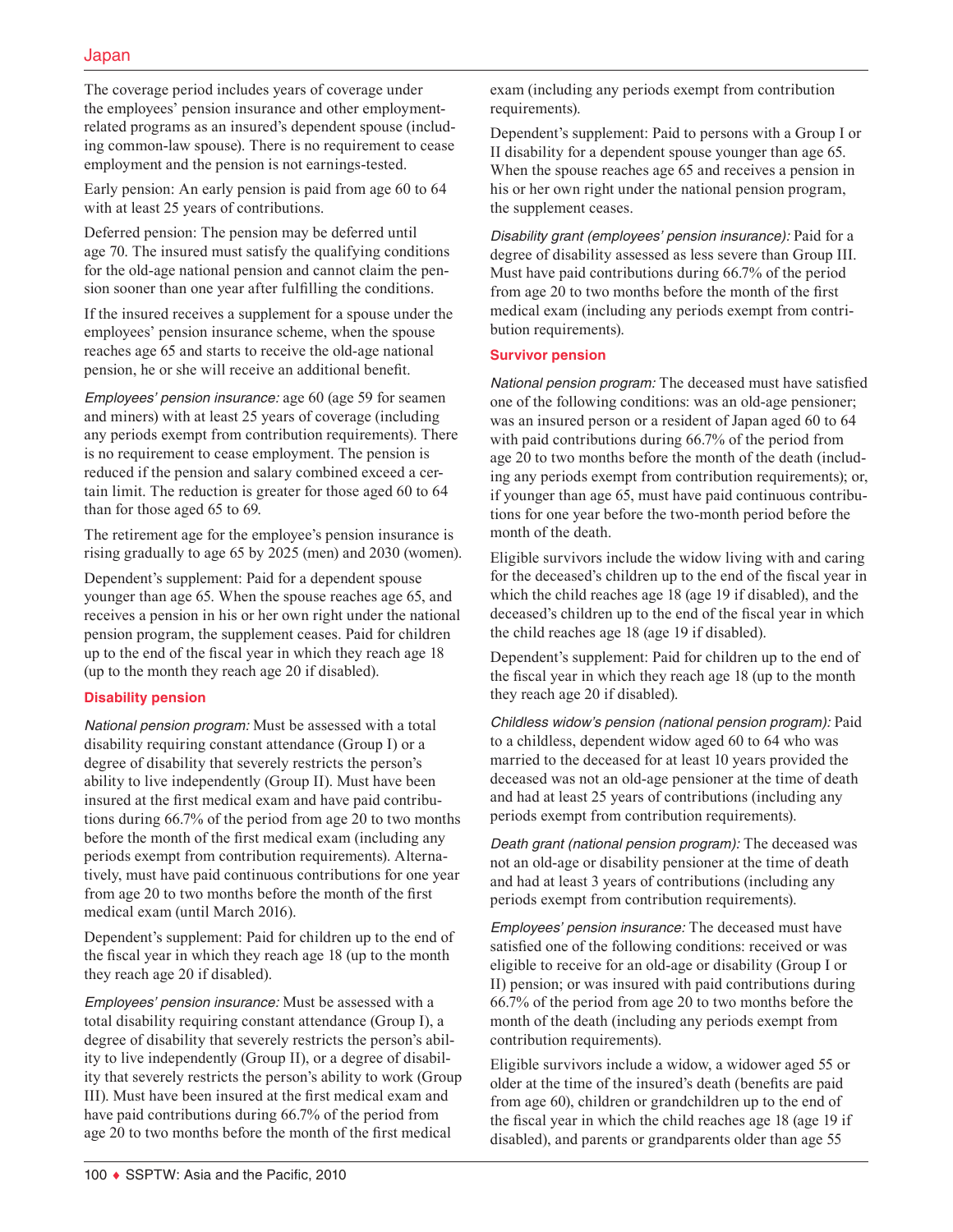at the time of the insured's death (benefits are paid from age 60), if they were financially dependent on the deceased at the time of death. The pension is paid to the first eligible survivor in the following order of priority: spouse, children, parents, grandparents, and grandchildren.

Widow's supplement (employee's pension insurance): An additional benefit may be paid to a childless widow aged 40 to 64 if she was aged 40 or older at the time of the insured's death.

# *Old-Age Benefits*

**National pension program (old-age):** The full pension is 792,100 yen a year. A reduced pension is paid according to the number of contributions paid and credited. The pension is paid every 2 months.

Early pension: For those born on or after April 2, 1941, the reduction is 0.5% multiplied by the number of months between application and one month before age 65. For older cohorts, the benefit is reduced by 42% to 11%, depending on the age at which the pension is awarded from age 60 to 64.

Deferred pension: For those born on or after April 2, 1941, the increase is 0.7% multiplied by the number of months between application and one month before age 65. For older cohorts, the pension paid at age 65 is increased by 12% to 88%, depending on the age at which the pension is awarded from ages 66 to 70.

Dependent's supplement: The supplement is paid directly to a qualifying spouse aged 65 or older and ranges from 15,300 yen to 227,900 yen a year, depending on the spouse's age.

Benefit adjustment: Benefits are automatically adjusted annually according to changes in the cost of living and wages.

**Employees' pension insurance (old-age):** The pension is based on the insured's average monthly wage over the full career multiplied by a coefficient determined by the insured's date of birth multiplied by the number of months of coverage. The pension is paid every 2 months.

Pensioners aged 60 to 64 receive an additional 1,676 yen a month for each month of total coverage.

Working pensioner (aged 60 to 64): The full pension is paid for continued employment from age 60 to 64 if the combined total of monthly earnings and pension is no greater than 280,000 yen; if the combined total is 280,000 yen to 470,000 yen a month, the pension is reduced by 50% of the increase in monthly earnings; if monthly earnings exceed 470,000 yen a month, the pension is further reduced.

Working pensioner (aged 65 to 69): If the combined monthly earnings and pension exceed 470,000 yen, the pension is reduced by 50% of the increase in monthly earnings.

Dependent's supplement: 227,900 yen a year is paid for a spouse; 227,900 yen a year for each of the first two children and 75,900 yen a year for each subsequent child up to the end of the fiscal year in which the child reaches age 18 (up to the month they reach age 20 if disabled).

Benefit adjustment: Benefits are automatically adjusted annually according to changes in the cost of living and wages.

# *Permanent Disability Benefits*

**National pension program (disability):** 990,100 yen a year is paid for a Group I disability; 792,100 yen a year for a Group II disability.

Dependent's supplement: 227,900 yen a year is paid for each of the first two children and 75,900 yen a year for each subsequent child up to the end of the fiscal year in which the child reaches age 18 (up to the month they reach age 20 if disabled).

Benefits are paid every 2 months.

Benefit adjustment: Benefits are automatically adjusted annually according to changes in the cost of living and wages.

**Employees' pension insurance (disability):** 125% of the old-age pension plus additional benefits for dependents is paid for a Group I disability; 100% of the old-age pension plus additional benefits for dependents for a Group II disability; or 100% of the old-age pension for a Group III disability. For persons with less than 300 months of coverage, the pension is calculated based on a contribution period of 300 months.

The minimum benefit is 594,200 yen a year.

Dependent's supplement: 227,900 yen a year is paid for a spouse.

Benefits are paid every 2 months.

**Disability grant:** A lump sum of 200% of the old-age pension is paid. The minimum lump sum is 1,162,000 yen.

Benefit adjustment: Benefits are automatically adjusted annually according to changes in the cost of living and wages.

# *Survivor Benefits*

### **National pension program (survivors)**

*Widow's pension:* 792,100 yen a year is paid for a widow. (No benefit is paid for a widower.)

Dependent's supplement: 227,900 yen a year is paid for each of the first two children and 75,900 yen a year for each subsequent child up to the end of the fiscal year in which the child reaches age 18 (up to the month they reach age 20 if disabled).

*Full orphan's pension:* The benefit is the same as for a widow plus dependent supplements and is split equally among all eligible full orphans.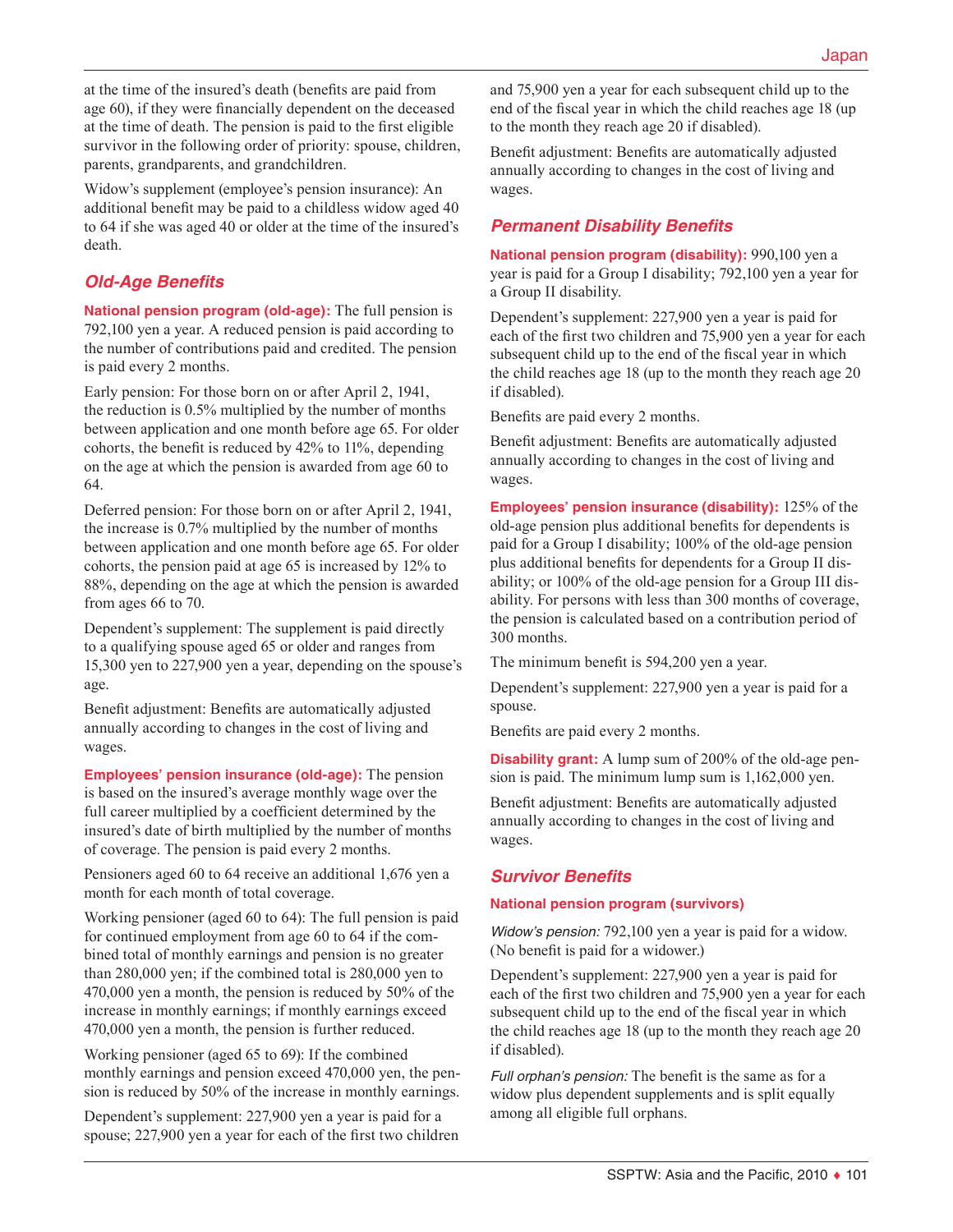*Childless widow's pension:* 75% of the old-age pension the deceased would have been entitled to receive.

Benefits are paid every 2 months.

*Death grant:* A lump sum of 120,000 yen to 320,000 yen is paid according to the length of the period of paid contributions from 3 to 35 years.

Benefit adjustment: Benefits are automatically adjusted annually according to changes in the cost of living and wages.

**Employees' pension insurance (survivors):** 75% of the old-age pension is paid to the first eligible survivor for the death of an insured worker.

*Widow's supplement:* An additional benefit of 594,200 yen a year may be paid to a childless widow aged 40 to 65.

Benefits are paid every 2 months.

Benefit adjustment: Benefits are automatically adjusted annually according to changes in the cost of living.

# *Administrative Organization*

Pension Bureau of the Ministry of Health, Labour and Welfare ([http://www.mhlw.go.jp\)](http://www.mhlw.go.jp) supervises both the national and employees' pension programs.

Japan Pension Service ([http://www.nenkin.go.jp\)](http://www.nenkin.go.jp), under the fiscal and management responsibility of the Ministry of Health, Labour and Welfare, administers both programs nationally.

Japan Pension Service collects contributions, provides consultation services, and pays benefits for both programs through their branch offices.

# *Sickness and Maternity*

# *Regulatory Framework*

**First and current laws:** 1922 (employees' health insurance), implemented in 1927; 1938 (national health insurance); and 1982 (medical system for the elderly), implemented in 1983.

**Type of program:** Social insurance system.

### *Coverage*

**National health insurance:** All persons residing in Japan not covered under the employees' health insurance program.

Special national health insurance societies provide coverage for certain occupations.

#### **Employees' health insurance**

*Society-managed health insurance:* Members of an occupational health insurance society.

*Association-managed health insurance:* Employees of firms in industry and commerce with five or more employees are covered by the program managed by the Japan Health Insurance Association, unless the insured is a member of an occupational health insurance society.

Voluntary coverage for employees in private-sector workplaces with less than five workers and for agricultural, forestry, or fishery workers.

Special systems for seamen, private-school employees, and local and national government employees.

A health and medical services program operates for persons aged 75 or older.

### *Source of Funds*

#### **Insured person**

*National health insurance:* The contribution is set by the insurer but must not exceed 630,000 yen a year per household. (The average annual contribution in 2008 was 85,448 yen per insured person, or 150,271 yen per household.)

Contributions may be reduced for low-income persons.

*Employees' health insurance:* 4.67% of monthly payroll (salary and bonuses before tax), according to 47 wage classes (association-managed program). The annual average contribution in 2008 was 3.31% of monthly payroll (salary and bonuses before tax), according to 47 wage classes (society-managed program).

The minimum monthly earnings used to calculate contributions are 58,000 yen.

The maximum monthly earnings used to calculate contributions are 1,210,000 yen.

The minimum and maximum earnings levels are adjusted according to any increase in the national average wage.

#### **Self-employed person**

*National health insurance:* The contribution is set by the insurer but must not exceed 630,000 yen a year per household. (The average annual contribution in 2008 was 85,448 yen per insured person, or 150,271 yen per household.)

Contributions may be reduced for low-income persons.

*Employees' health insurance:* Not applicable.

#### **Employer**

#### *National health insurance:* None.

*Employees' health insurance:* 4.67% of the monthly payroll (salary and bonuses before tax), according to 47 wage classes (association-managed program). The annual average contribution in 2008 was 3.31% of monthly payroll (salary and bonuses before tax), according to 47 wage classes (society-managed program).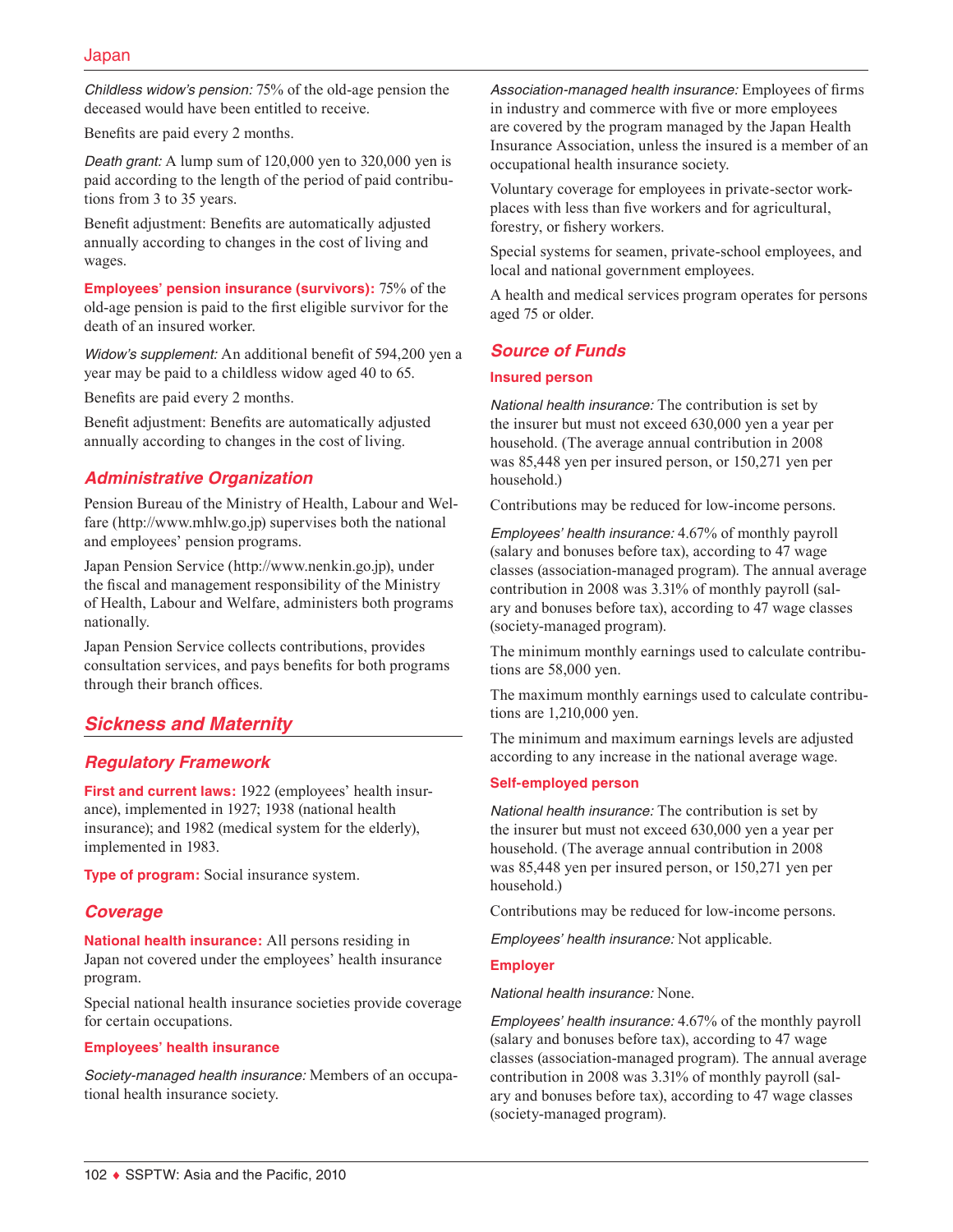The minimum monthly basic earnings used to calculate contributions are 58,000 yen.

The maximum monthly basic earnings used to calculate contributions are 1,210,000 yen.

The minimum and maximum earnings levels are adjusted based on any increase in the national average wage.

#### **Government**

*National health insurance:* A subsidy of 50% (43% from the national government and 7% from the prefecture) of the cost of medical care.

*Employees' health insurance:* 16.4% of benefit costs, 16.4% of the cost of health care for older people, the total cost of administration for the association-managed program, and part of the cost of administration for the society-managed program.

Also, about 50% of the cost (excluding the cost covered by the insured) of medical care provided under the health and medical services program for older people.

# *Qualifying Conditions*

**National health insurance:** Must reside in Japan.

**Employees' health insurance:** Must be in covered employment. If an insured person leaves employment but was in covered employment during the previous 2 months, the insured may be covered on a voluntary basis for up to 2 years.

Eligible dependents are spouses, parents, grandparents, younger sisters and brothers, children, and grandchildren whether or not residing with the insured person; and fathers- and mothers-in-law, uncles, aunts, nephews, nieces, and older brothers and sisters, provided they reside with the insured.

# *Sickness and Maternity Benefits*

**National health insurance:** Each insurer provides maternity and child care allowances and funeral grants, according to the municipality.

#### **Employees' health insurance**

*Sickness and injury allowance:* 66.67% of the average daily basic wage is paid according to wage class. The benefit is paid after a 3-day waiting period for up to 18 months. Health insurance societies may provide more generous benefits. If the insured receives wages, benefits are suspended or partially reduced.

*Maternity allowance:* Approximately 66.67% of the average daily basic wage is paid, according to wage class, for 42 days before (98 days for expected multiple births) and 56 days after the expected date of childbirth. If the insured receives wages, benefits are suspended or partially reduced.

*Child care allowance:* A lump sum of 420,000 yen is paid to an insured person or the dependent of an insured person.

**Funeral grant:** A lump sum of 50,000 yen is paid to a dependent who pays for the funeral. If there is no dependent, the actual cost is paid to the person who organizes the funeral, up to 50,000 yen.

# *Workers' Medical Benefits*

**National health insurance:** Clinics, hospitals, and pharmacists under contract with and paid by the insurer usually provide medical care and treatment (some insurers provide services directly through their own clinics and hospitals). Benefits include medical treatment, surgery, hospitalization, nursing care, dental care, maternity care (only for a difficult childbirth), and medicine.

There is no limit to duration.

Cost sharing: The amount depends on the person's age: 20% of the cost for preschool children; 30% of the cost for persons up to age 69; 10% or 30% of the cost (depending on income) for persons aged 70 or older.

Hospitalized persons also pay a daily fee toward the cost of nonmedical expenses, depending on family income.

**Employees' health insurance:** Benefits include medical treatment, surgery, hospitalization, nursing care, dental care, maternity care (only for a difficult childbirth), and medicine.

There is no limit to duration.

Cost sharing: The amount depends on the person's age: 20% of the cost for preschool children; 30% of the cost for persons up to age 69; 10% or 30% of the cost (depending on income) for persons aged 70 or older.

Hospitalized persons also pay a daily fee toward the cost of nonmedical expenses, depending on family income.

# *Dependents' Medical Benefits*

**National health insurance:** Not applicable.

**Employees' health insurance:** Benefits include medical treatment, surgery, hospitalization, nursing care, dental care, maternity care (only for a difficult childbirth), and medicine.

There is no limit to duration.

Cost sharing: The amount depends on the person's age: 20% of the cost for preschool children; 30% of the cost for persons up to age 69; 10% or 30% of the cost (depending on income) for persons aged 70 or older.

Hospitalized persons also pay a daily fee toward the cost of nonmedical expenses, depending on family income.

# *Administrative Organization*

Health Insurance Bureau of the Ministry of Health, Labour and Welfare ([http://www.mhlw.go.jp\)](http://www.mhlw.go.jp) governs the National Health Insurance and Employee's Health Insurance programs.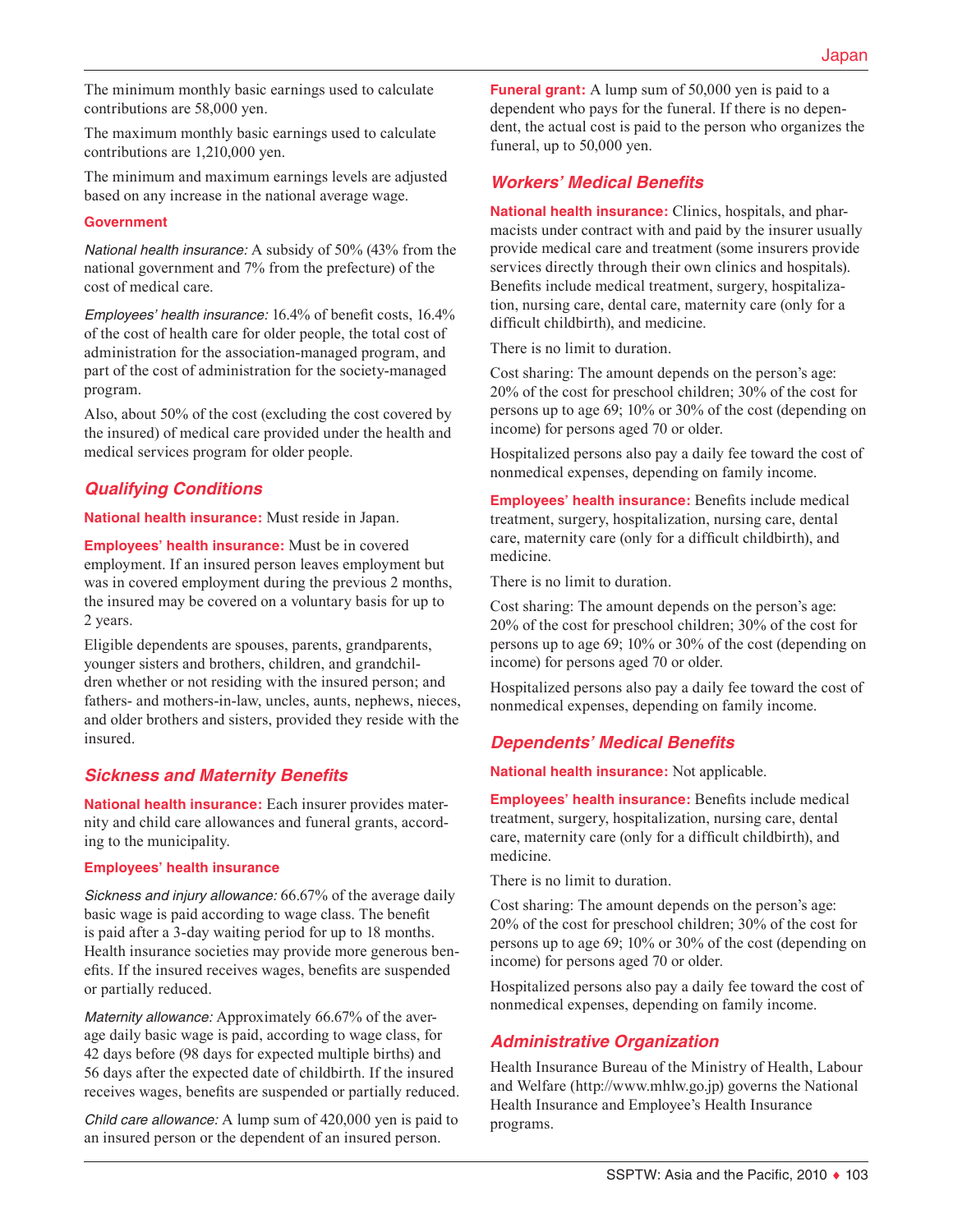Regional Bureaus of Health and Welfare and prefectures supervise the programs locally.

**National health insurance:** Municipalities administer the program.

**Employees' health insurance:** Japan Health Insurance Association (http://www.kyoukaikenpo.or.jp) administers the association-managed program nationally and 1,459 health insurance societies administer the society-managed program nationwide.

Municipalities administer the health and medical services program for older people.

# *Work Injury*

# *Regulatory Framework*

**First law:** 1911.

**Current law:** 1947 (workmen's accident compensation insurance).

**Type of program:** Social insurance system.

# *Coverage*

All employees not included under voluntary coverage or special systems.

Voluntary coverage for employees in agricultural, forestry, and fishery establishments with less than five workers.

Some self-employed persons and entrepreneurs (such as business owners of small- and medium-sized enterprises) are covered.

Special systems for civil servants.

# *Source of Funds*

#### **Insured person:** None.

**Self-employed person:** 0.4% to 5.2% of an amount based on the industry or type of work and income.

**Employer:** 0.3% to 10.3% of payroll, according to a 3-year accident rate.

**Government:** Provides subsidies.

# *Qualifying Conditions*

**Work injury benefits:** There is no minimum qualifying period.

# *Temporary Disability Benefits*

The benefit is 60% of the insured's average daily wage in the 3 months before the temporary disability began plus a temporary disability supplement of 20% of the insured's average daily wage. The benefit is paid after a 3-day waiting period until recovery (the employer pays 60% of the average daily wage for the first 3 days).

The minimum daily benefit is 4,040 yen.

The maximum daily benefit is 13,284 yen to 24,955 yen, depending on the insured's age.

Benefit adjustment: Automatic quarterly adjustment for wage changes greater than 10% from the previous quarter.

From the 19th month, persons with less severe disabilities continue to receive the same level of benefit until recovery; persons with more severe disabilities receive the disease compensation pension (annual benefit is 100% of the average daily wage in the preceding 3 months multiplied by 245 to 313 days until recovery, according to the degree of disability), plus a special supplement based on the worker's annual salary bonus.

Benefits are paid every 2 months.

Benefit adjustment: Automatic annual adjustment for changes in wages.

# *Permanent Disability Benefits*

**Permanent disability pension:** Persons with serious disabilities (Grades 1 to 7) receive an annual pension of 131 to 313 times their average daily wage in the 3 months before the disability began. The pension varies with the assessed degree of disability.

Persons with less serious disabilities (Grades 8 to 14) receive a lump-sum benefit of 56 to 503 times their average daily wage in the preceding 3 months. The pension varies according to the assessed degree of disability.

Constant-attendance allowance (Grades 1 and 2): Up to 104,730 yen a month if the insured requires the constant attendance of others to perform daily functions (56,790 yen if family members provide attendance; up to 52,370 yen a month if the insured requires part-time attendance (28,400 yen if family members provide attendance).

Benefits are paid monthly.

Benefit adjustment: Benefits are automatically adjusted annually according to changes in wages.

# *Workers' Medical Benefits*

Benefits include medical treatment, surgery, hospitalization, nursing, dental care, medicine, appliances, and transportation.

There is no limit on the duration of benefits.

# *Survivor Benefits*

**Survivor pension:** An annual pension of the insured's average daily wage in the 3 months before the insured's death multiplied by 153 to 245 days is paid according to the number of survivors.

Eligible survivors include a widow or widower (aged 60 or older), children and grandchildren (up to the end of the fiscal year in which the child reaches age 18), parents and grandparents (aged 60 or older), and brothers and sisters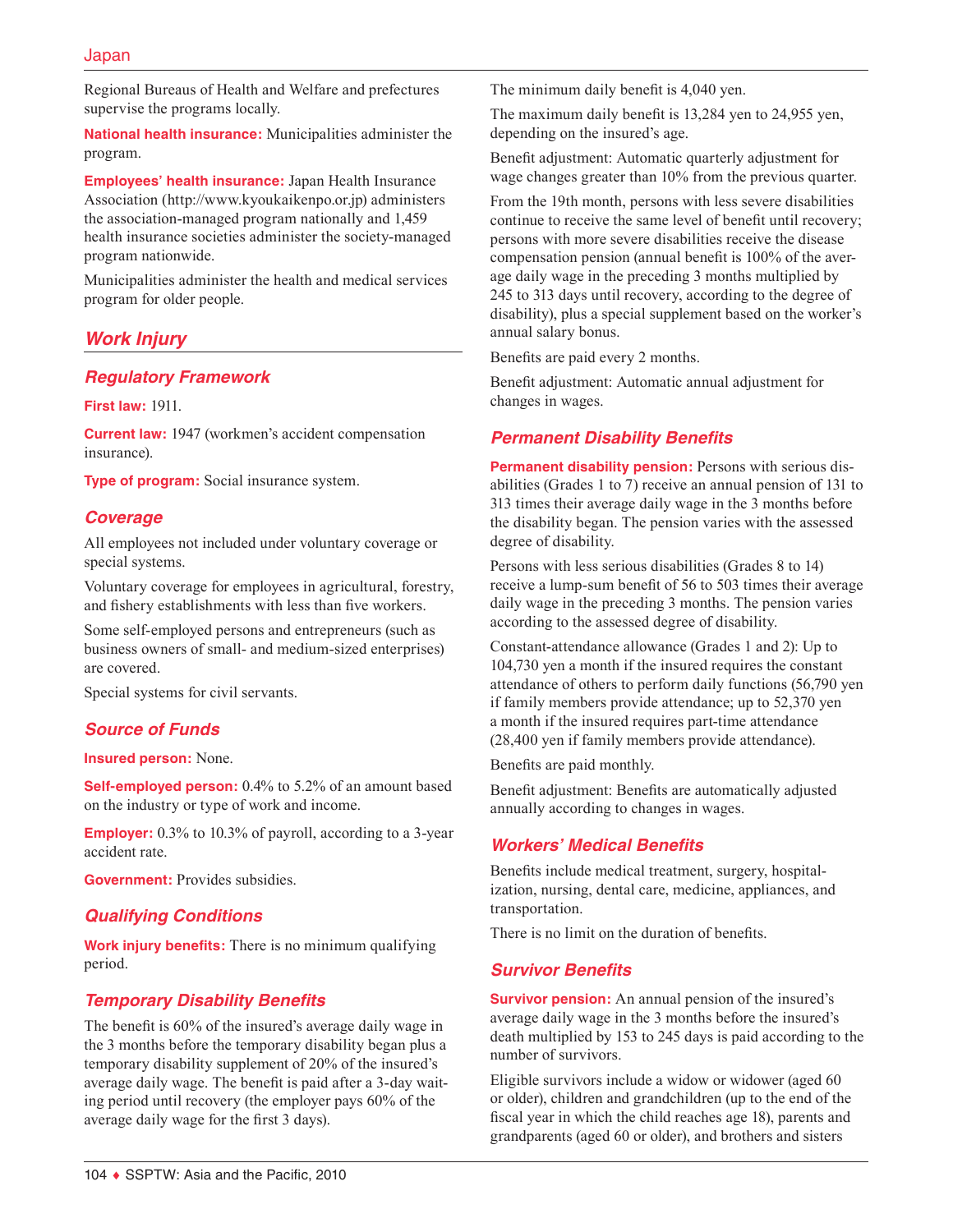(up to the end of the fiscal year in which the child reaches age 18; or aged 60 or older) who were dependent on the deceased worker at the time of death.

Benefits are paid every 2 months.

Benefit adjustment: Benefits are automatically adjusted annually according to changes in wages.

**Death grant (if no eligible survivors):** A lump sum of the insured's average daily wage in the 3 months before the insured's death multiplied by 1,000 days is paid to a nondependent survivor.

**Funeral grant:** The grant is 60 days of the insured's average daily wage in the 3 months preceding death or 315,000 yen plus 30 days of wages, whichever is greater.

# *Administrative Organization*

Ministry of Health, Labour and Welfare ([http://www.mhlw](http://www.mhlw.go.jp) [.go.jp](http://www.mhlw.go.jp)) provides general supervision and administration.

Work Injury Compensation Department within the Ministry of Health, Labour and Welfare's Bureau of Labour Standards administers the program through prefectural Labour Bureaus and local Labour Standards Inspection Offices.

# *Unemployment*

# *Regulatory Framework*

**First law:** 1947.

**Current law:** 1974 (employment insurance).

**Type of program:** Social insurance system.

# *Coverage*

Employees younger than age 65.

Voluntary coverage for employees in agricultural, forestry, and fishery establishments with less than five regular employees.

Exclusions: Workers who have less than 20 scheduled working hours per week and self-employed workers.

Special systems for daily workers and seasonal workers.

### *Source of Funds*

**Insured person:** 0.6% of monthly earnings (salary and bonuses before tax); 0.7% for agricultural, forestry, fishery, or sake brewing industry workers.

**Self-employed person:** Not applicable.

**Employer:** 0.95% of payroll (salary and bonuses before tax); 1.05% for agricultural, forestry, fishery, or sake brewing industry workers; and 1.15% for construction workers.

**Government:** 13.8% of the cost of unemployment benefits and special allowances, 18.3% of the cost of benefits for daily workers, and 6.9% of the cost of benefits for insured persons on child care leave and for older workers.

# *Qualifying Conditions*

**Unemployment benefit:** Must have at least 12 months of coverage during the last 24 months before unemployment (in case of unemployment due to insolvency or dismissal, at least 6 months of insurance during the last 12 months). Must be registered with the Public Employment Security Office and be capable of, and willing to, work. The unemployed person must report to the Public Employment Security Office once every 4 weeks. Unemployment must not be due to voluntary leaving, serious misconduct, refusal of a suitable job offer, or nonattendance at vocational training (otherwise, the benefit may be limited to 1 to 3 months).

Special daily or monthly allowances: The insured must have at least 3 years (1 year if receiving the benefit for the first time) of coverage to receive education and training benefits and must take designated educational and training courses.

**Older worker benefit:** Paid to workers aged 60 to 64 with more than 5 years of coverage whose wage was reduced by 75% from the wage paid at age 60.

**Child care leave benefit:** Paid to insured persons who take child care leave to care for a newborn child up to age 1; up to age 18 months under certain conditions.

**Nursing care leave benefit:** Paid to insured persons who take leave to provide nursing care for family members.

# *Unemployment Benefits*

**Unemployment benefit:** The benefit is 50% to 80% of the insured's average daily wage (higher percentages are awarded to lower-wage earners) in the 6 months before unemployment; 45% to 80% if aged 60 to 64. The benefit is paid after a 7-day waiting period for 90 to 330 days, according to the length of coverage, age and reasons for unemployment. The benefit may be extended for another 60 days for insured persons who are unemployed due to insolvency or dismissal and are having difficulty finding a new job, taking into consideration age and regional circumstances (temporary measure until March 31, 2012).

The minimum daily benefit is 1,600 yen.

The maximum daily benefit is 7,505 yen.

Special daily or monthly allowances: Allowances are paid to cover the cost of vocational training, transportation for job search activities, moving, and lodging expenses while seeking employment in the wider area.

**Older worker benefit:** The maximum benefit is 15% of the wage after age 60, depending on the percentage of wage reduction.

**Child care leave benefit:** A monthly benefit is paid of 50% of the insured's average daily wage in the 6 months before the leave period multiplied by 30.

**Nursing care leave benefit:** 40% of the insured's wage before the leave period is paid.